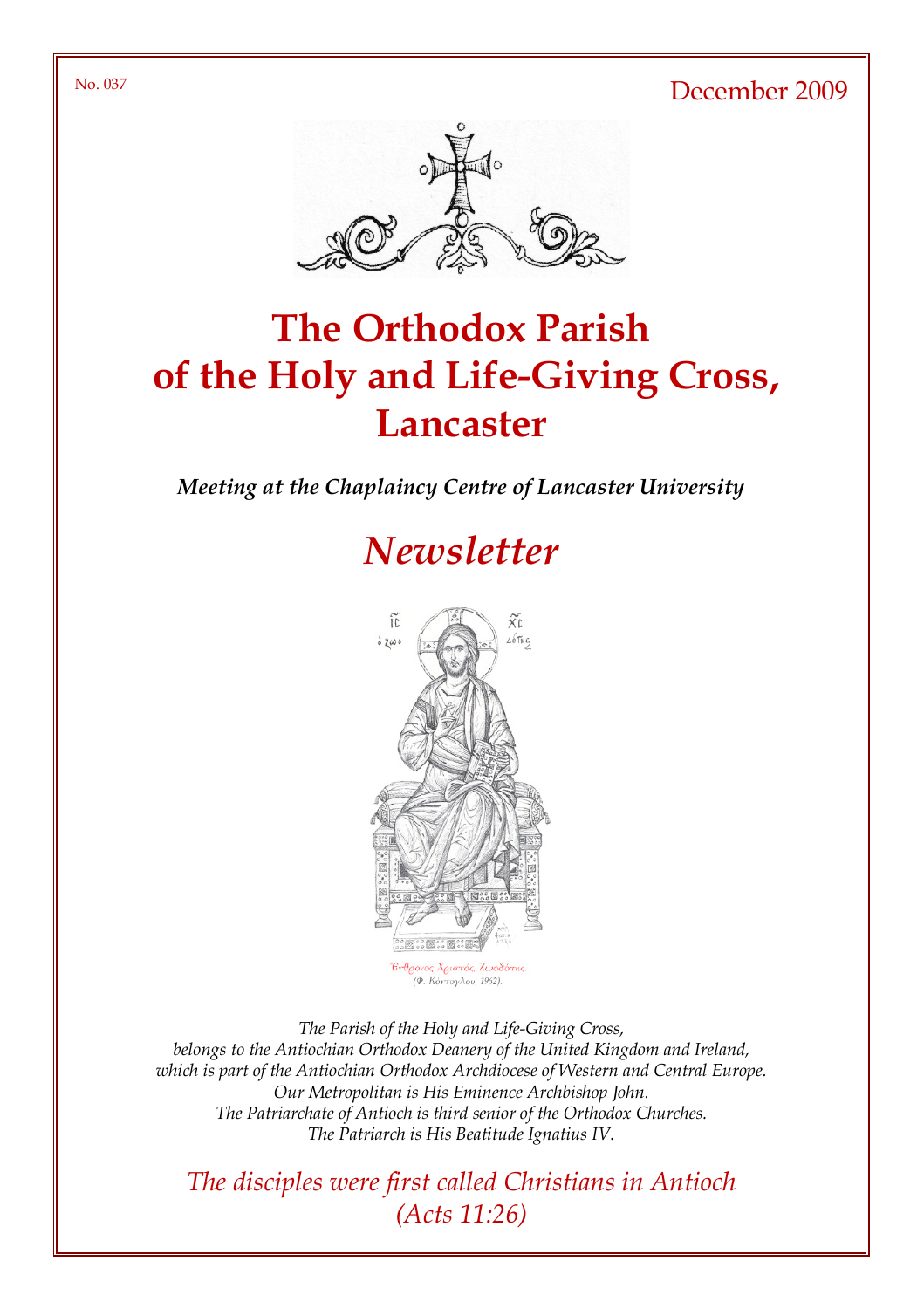### NEW DEACON IN THE PARISH

Mark 9:35 Sitting down, Jesus called the Twelve and said, "If anyone wants to be first, he must be the very last, and the servant of all".

On 5th December Archbishop John is to ordain Chris Neill deacon in the Cathedral Church of St. Etienne in Paris to serve in our Parish of the Holy and Life Giving Cross, Lancaster. The role of the deacon Diakonos has both a Liturgical and Pastoral role as we see from the earliest days of the Church. The word deacon means servant for he serves God in ministering in offering the prayers at the Holy Liturgy and through his ministry to the needs of the Parish which is the outworking and fruit of that grace filled relationship with God. We pray that God will grant many blessed years to our new Deacon in His service as we all (clergy and laity) work to be servants to one another. I offer these words for Chris from Elder Macarius: "Pray Simply. Do not expect to find in your heart any remarkable gift of prayer. Consider yourself unworthy of it - then you will find peace. Use the empty, cold dryness of your prayer as food for your humility. Repeat constantly: 'I am not worthy, Lord, I am not worthy!' But say it calmly, without agitation. This humble prayer will be acceptable to God".

For those of us who are called to the mystery of the sacred ministry they are a challenge and an encouragement: Through the prayers of our Holy Fathers, Lord Jesus Christ our God, have mercy on us and save us! Amen!

Axios!



There will be a celebration of Chris' ordination after the Holy Liturgy on Sunday 13th December in the Chaplaincy.

All welcome!

#### SYMBOLS

The recent (3rd Nov.) decision of the European Court of Human Rights, that crosses should be removed from Italian schools so as not to insult the religious freedom of choice, has caused an uproar in Italy. In Greece, the president of the Teachers' Federation said "School should ensure equal opportunities to all, without any students feeling disadvantaged because of origin, race or religion". A member of the Workers Federation of Secondary Education (OLME) also said "Respecting the religious freedom and the fact that students attending schools are of different religions or irreligious, there should be no icons or other religious symbols in schools". What a distorted understanding of Christ, faith, spirituality, everything symbolised by the Cross. Instead of feeling safe, welcome, embraced, accepted in its presence, regardless of religious and cultural background, they're trying to convince people (and maybe it's not very difficult, given the history of western church) that the Cross is a symbol of exclusion, rejection and potential hatred. It makes you wonder, who is offended by the presence of the Cross? Obviously not those who believe in it, so it has to be the politically correct atheists who side with the European court. It begs the question, why they are not offended by all the other symbols and semiotics of western society. We are surrounded, bombarded and brainwashed by symbols: political parties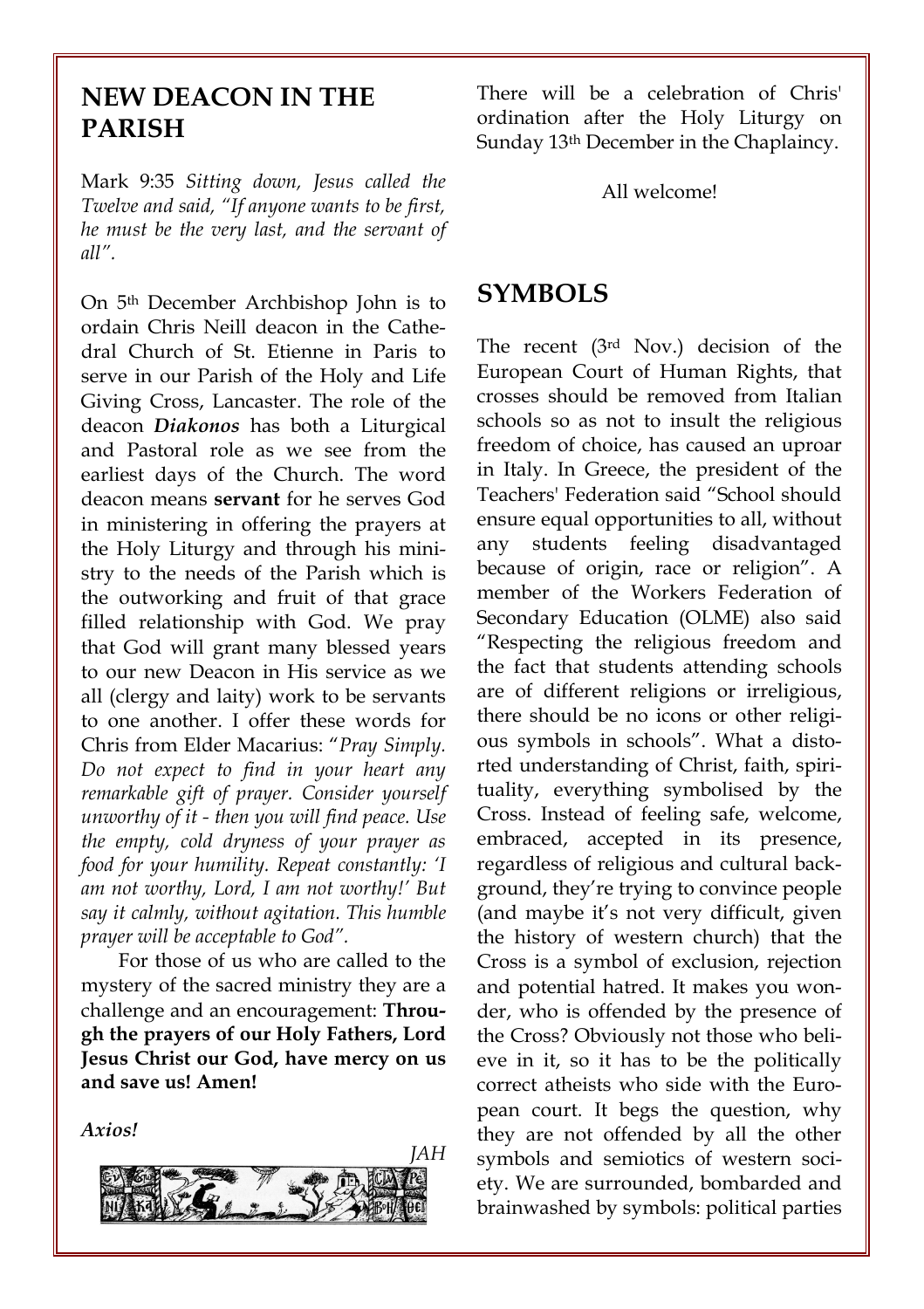symbols, fashion labels, company logos. We see them everywhere, we have even been convinced that we should carry them on us, as we walk around displaying, for free, the symbols of consumerism, feeling distinguished and prestigeous, often looking down on those who cannot afford them. Is the aim for us to be left only with advertising symbols? Is it because these symbols ensure that consumers will keep consuming? Already, McDonald's Ronald is the second most recognised symbol following Coca Cola's Santa Claus, and the shopping mall has replaced church for many (open on Sundays, too). The only people who are offended by religious symbols are those who feel hostile towards the religious beliefs of others. On the one hand we say that our society is tolerant and on the other it is almost racist to those of faith. The daily parade of plastic surgery mutilated flesh, shopaholics, fashion victims, IT people, mindless violence, wannabies, a-b-c-d-celebrities, talentless talent competitions, stars, kings and queens of bubblegum moozak, has become the norm and Christ the risk.

The church of Christ is not in danger by the "apokathelosis" of symbols. We can wear them and venerate them in churches and our homes. Nor are we under the illusion that the icons in public places, strengthen the faith of those who don't have any. But we regret the gradual despiritualisation of our society. This opens the door to more confusion and allows different sects and cults to confuse the world.

Now is the time to get missionary morale. Instead of shouting fanatically and feeling disappointed, we can realize that we are called to become apostles of Christ, to become an example for those around us, to become a smile, an embrace and a tear for those around us, imitators of Christ, missionaries of His love …

Info from:

http://wwwtaxiarhes.blogspot.com/2009/11/ blog-post\_06.html

### WHAT'S IN MY NAME?

What's in a name? that which we call a rose By any other name would smell as sweet; W. Shakespeare: Romeo and Juliet

Sunday 20th December; On this Sunday before Christmas we remember the righteous forefathers of Christ. St. Matthew begins his gospel with a genealogy tracing Christ's ancestry back to Abraham to show that Jesus is indeed the long awaited Messiah of the Davidic Line.

Our modern interest in tracing our own family tree shows that we need to know who we are. The passage would be a monotonous list except for one thing that God knew all of them by name and called them into existence for His divine plan of salvation. Here we see the unique dignity of each individual, God calls each of us by name into that dialogue with Him within that ministry and calling that he has given to each. As Isaiah wrote: The Lord called me before I was born from my mother's womb he pronounced my name Is. 49:1. Our name gives us our identity. One can hear the groans of empathy in the common room at school when one recites the antics and utters the name of a certain boy. The character and personality is conveyed through the name. How important it is we call each other by name for it shows that we care. The fear of being unknown, unimportant, unloved destroys us and withers our soul. Yet it is this fear that Our Lord addresses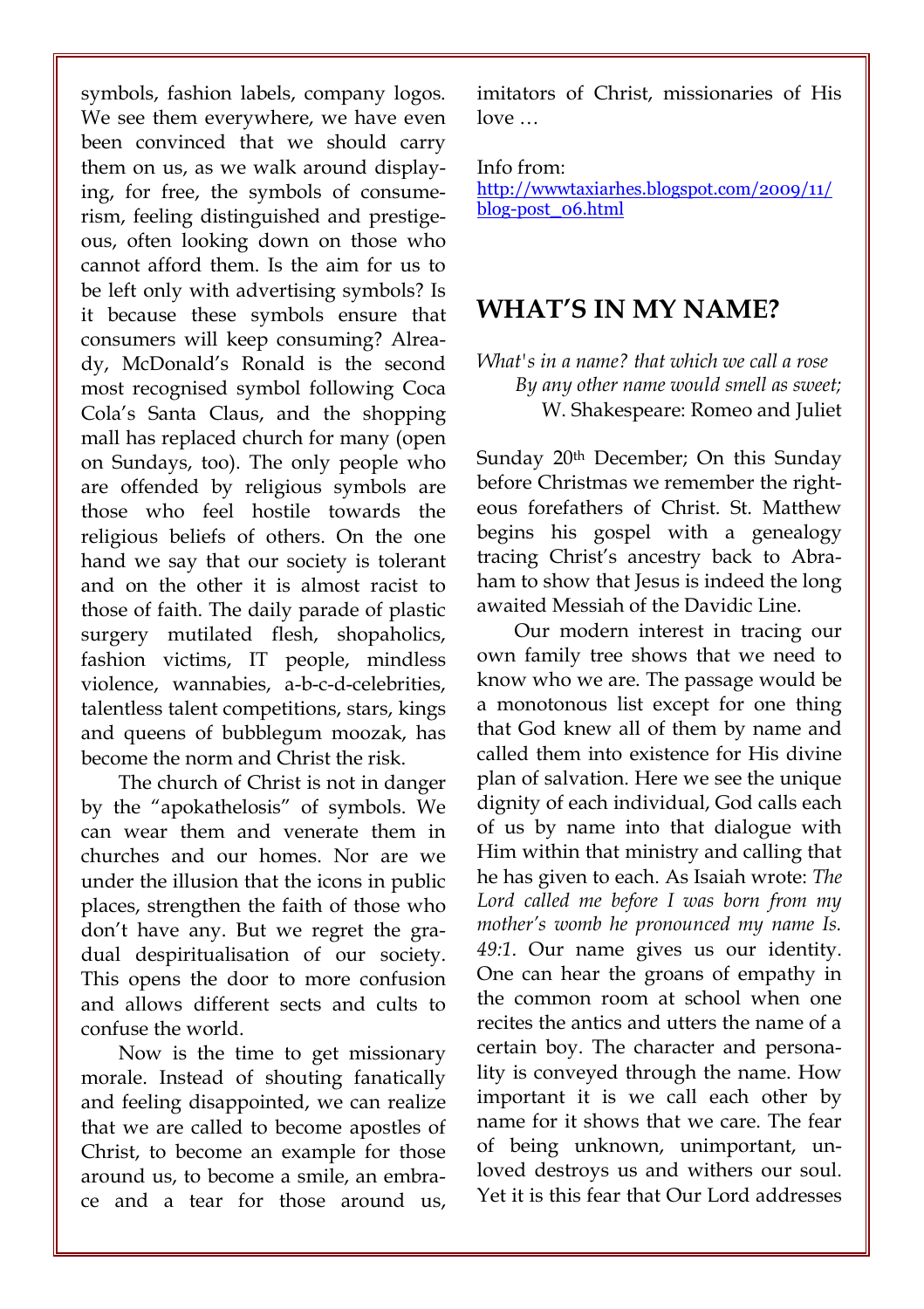to those he meets on the periphery of society, the blind man, the woman of Samaria, the woman caught in adultery, Zacchaeus. "I have called you by name, you are mine" says God to the prophet Isaiah Is  $43.1$ .

JAH

### CHURCH IN PISCULESTI

Fr. Bogdan Georgescu has sent us a few pictures of the new church being built in Pisculesti, Romania. The works have been progressing and we hope that the new church of the Dormition of the Theotokos will help, by God's Grace, the spiritual efforts of our brothers and sisters in Romania to fulfill the goal of coming in communion with the creator of all in this new spiritual home.



The building site



Parishioners working on the site



Parishioners working on the site

### ST. HERMAN OF ALASKA

Saint Herman (his name is a variant of Germanus) was born near Moscow in 1756. In his youth he became a monk, first at the Saint Sergius Hermitage near Saint Petersburg on the Gulf of Finland; while he dwelt there, the most holy Mother of God appeared to him, healing him of a grave malady. Afterwards he entered Valaam Monastery on Valiant Island in Lake Ladoga; he often withdrew into the wilderness to pray for days at a time. In 1794, answering a call for missionaries to preach the Gospel to the Aleuts, he came to the New World with the first Orthodox mission to Alaska. He settled on Spruce Island, which he called New Valaam, and here he persevered, even in the face of many grievous afflictions mostly at the hands of his own countrymen in the loving service of God and of his neighbour. Besides his many toils for the sake of the Aleuts, he subdued his flesh with great asceticism, wearing chains, sleeping little, fasting and praying much. He brought many people to Christ by the example of his life, his teaching, and his kindness and sanctity, and was granted the grace of working miracles and of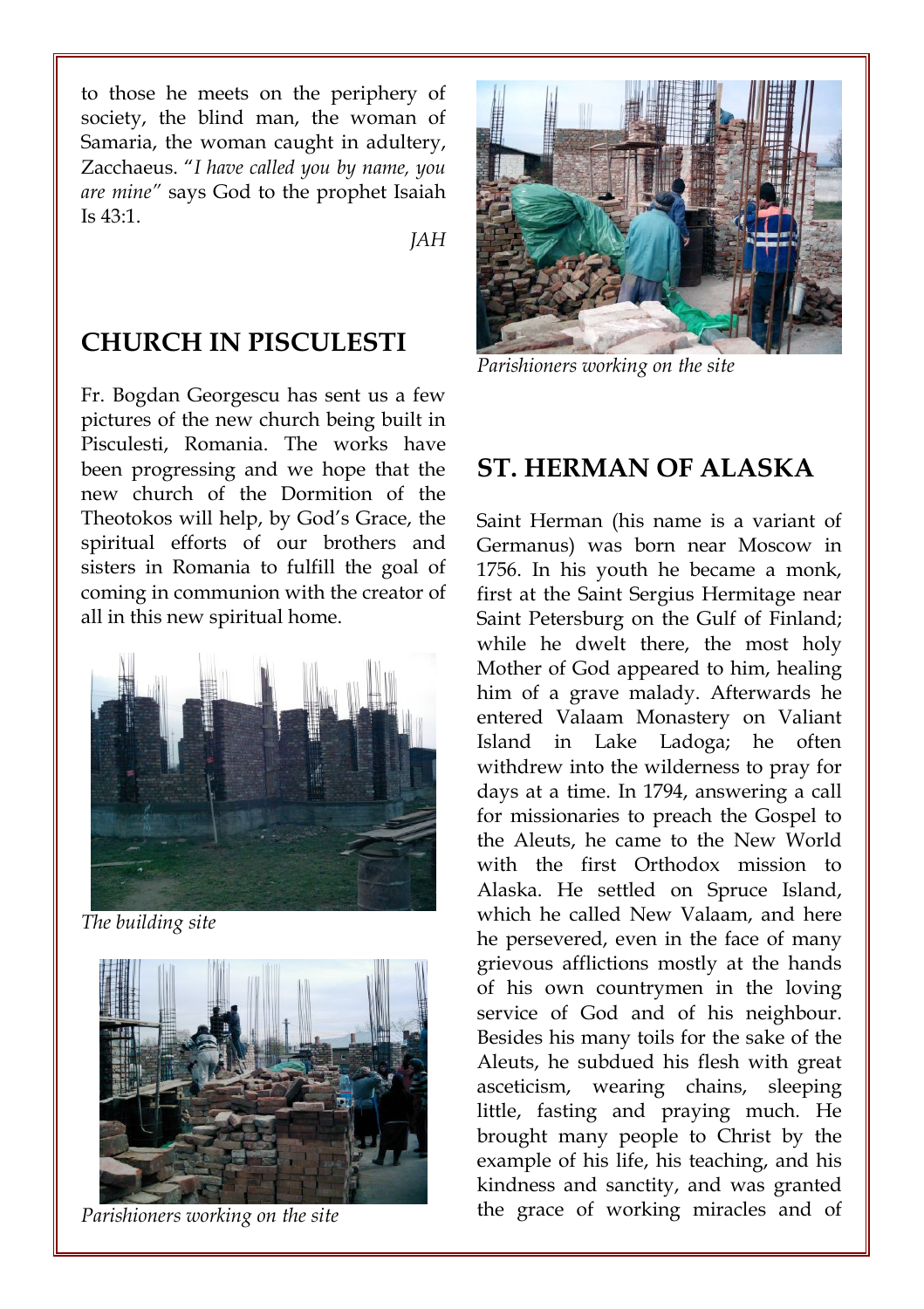prophetic insight. Since he was not a priest, Angels descended at Theophany to bless the waters in the bay; Saint Herman used this holy water to heal the sick. Because of his unwearying missionary labours, which were crowned by God with the salvation of countless souls, he is called the Enlightener of the Aleuts, and has likewise been renowned as a wonderworker since his repose in 1837.

#### Additional reading: http://www.oca.org/FS.NA-Saint.asp?SID=4&Saint=Herman



## RECIPE: HONEY & SPICE CHRISTMAS COOKIES

Melomakarona, in Greek µελοµακάρονα, are to the Greek Christmas table what mince pies are to the British. These honey-soaked cookies (also called Phoenikia) are a Christmas tradition all over Greece. The recipe is very forgiving except in two areas: the dough should not be overworked or the cookies will become too dense; and the shape should be rounded, not flat or they will harden during baking. The baked cookies should have a texture slightly more dense than spice cake in order to absorb the syrup.

#### Ingredients:

- \* 1 ½ cups of oil
- \* 1 cup of sugar
- \* ¾ cup of fresh orange juice
- \* ¼ cup of brandy
- \* 3 cups of all-purpose flour
- \* 1 cup of fine-ground semolina
- \* 1 teaspoon baking soda
- \* grated peel of 1 orange
- \* ½ teaspoon of cinnamon
- \* ½ teaspoon of cloves

#### Preparation:

Preheat the oven to 160C with a convection oven, or 180C with a conventional oven.

Dissolve the baking soda in the orange juice. Put all the dry ingredients (flour, semolina, sugar, spices) in a bowl and mix until blended with a whisk. In the middle, create a well and add the liquid ingredients (oil, brandy, orange juice). Knead the dough until it sticks to your hands.

To shape the cookies, take a fistful of dough and make it into a log. Press the dough gently with your fingers on one side to flatten slightly. The shape of the cookies can be rounded, oval, or a small log shape like those shown in the photo (you can then lightly press the cookie on a grater to texture the surface, it's a melomakarono pattern!).

Place the cookies well spaced in a greased cookie sheet (or on parchment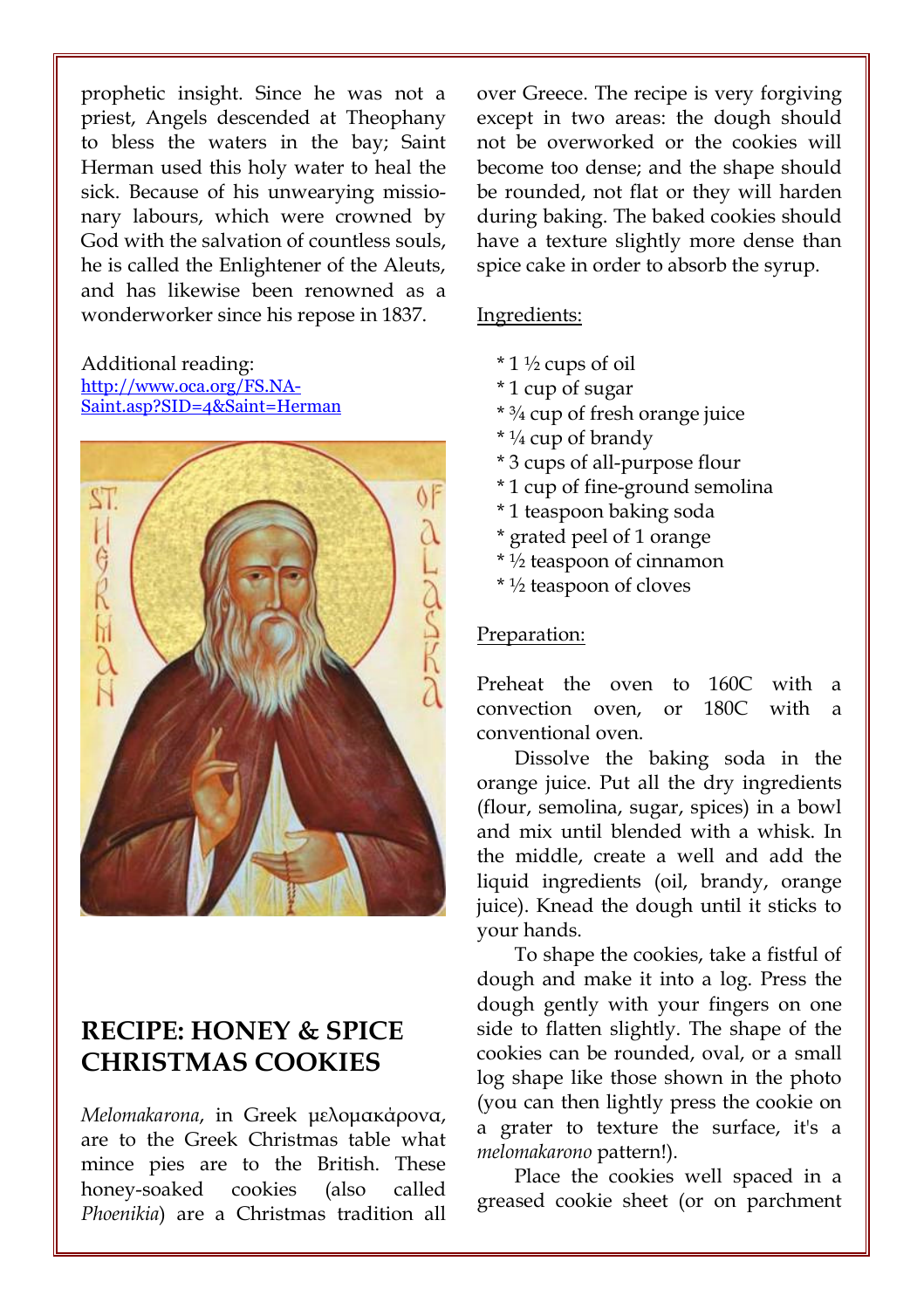cooking paper, or on a non-stick cookie sheet), place on the middle rack in the oven and bake until browned (about 15- 20 minutes). Remove from the oven and allow to cool on baking racks.



#### For the Syrup and Topping:

- \* 2 cups of water
- \* 2 cups of sugar
- \* 2 cups of honey
- \* 1 stick of cinnamon
- \* 3-4 whole cloves
- \* 2 cups of finely chopped walnuts

The cooled cookies will be dipped in the hot syrup, so don't start the syrup until the cookies have cooled.

Put the water, honey, sugar, cinnamon stick, and cloves in a wide pot (like a deep frying pan) and bring to a boil over medium-high heat for 2-3 minutes. Turn the heat down to low (as soon as it starts to boil, foam rises to the top - scoop this off and throw away). Remove the cinnamon stick and cloves.

Put in cookies (as many as will fit on the bottom) into the hot syrup and use a spatula to hold them down for about 45 seconds to a minute, depending on how syrupy you want them to be. Once the cookies have been soaked, remove them with a slotted spoon, letting some of the syrup drip, place on a large serving plate in layers, sprinkling each layer liberally with the finely chopped walnuts before adding another layer on top.

Melomakarona are not refrigerated. Cover them well with plastic wrap to keep for several days or store in tins so they don't dry out, and they'll last for weeks or months - if they aren't eaten by then.

Yield: about 24-30 cookies

pieceofcake

Source:

http://greekfood.about.com/od/dessertspastri essweets/r/melomakarona.htm)

## MAJOR CELEBRATIONS THIS MONTH

4th Dec: Great Martyr Barbara 5th Dec: St. Sabbas the Sanctified 6th Dec: St. Nicholas the Wonderworker 9th Dec: The Conception of our Most-Holy Theotokos 11th Dec: Hieromartyr Seraphim Chichagov 12th Dec: St. Spyridon 13<sup>th</sup> Dec: Sunday of the Forefathers, St. Herman of Alaska Wonderworker of all America 20<sup>th</sup> Dec: St. John of Kronstadt  $25<sup>th</sup>$  Dec: The Nativity according to the flesh of our Lord and Saviour Jesus Christ 27<sup>th</sup> Dec: St. Steven the first Martyr

For the lives of Saints please visit the Calendar of the Greek Orthodox Archdiocese of America: www.calendar.goarch.org